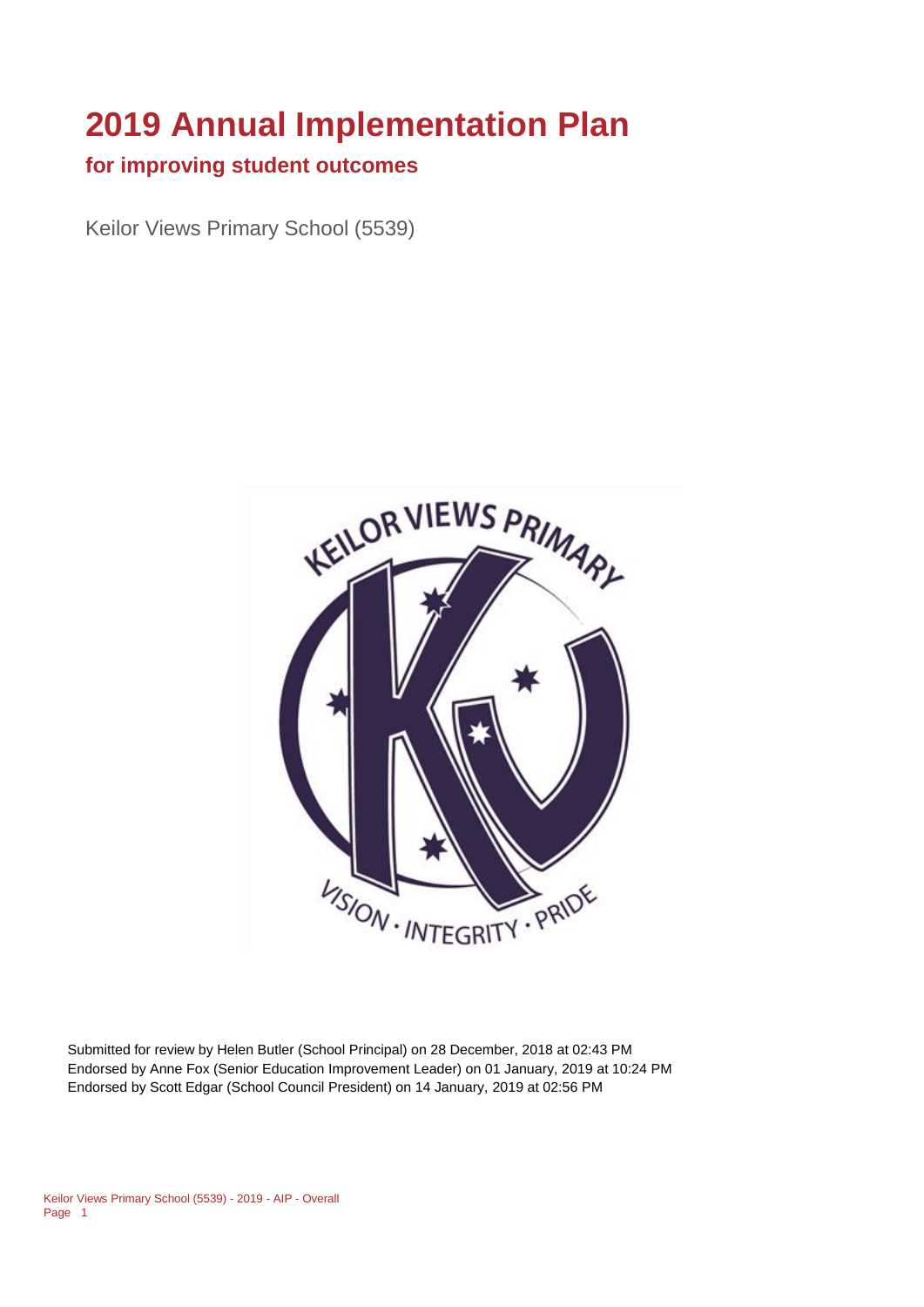Keilor Views Primary School (5539) - 2019 - Self-evaluation Summary.docx Page 2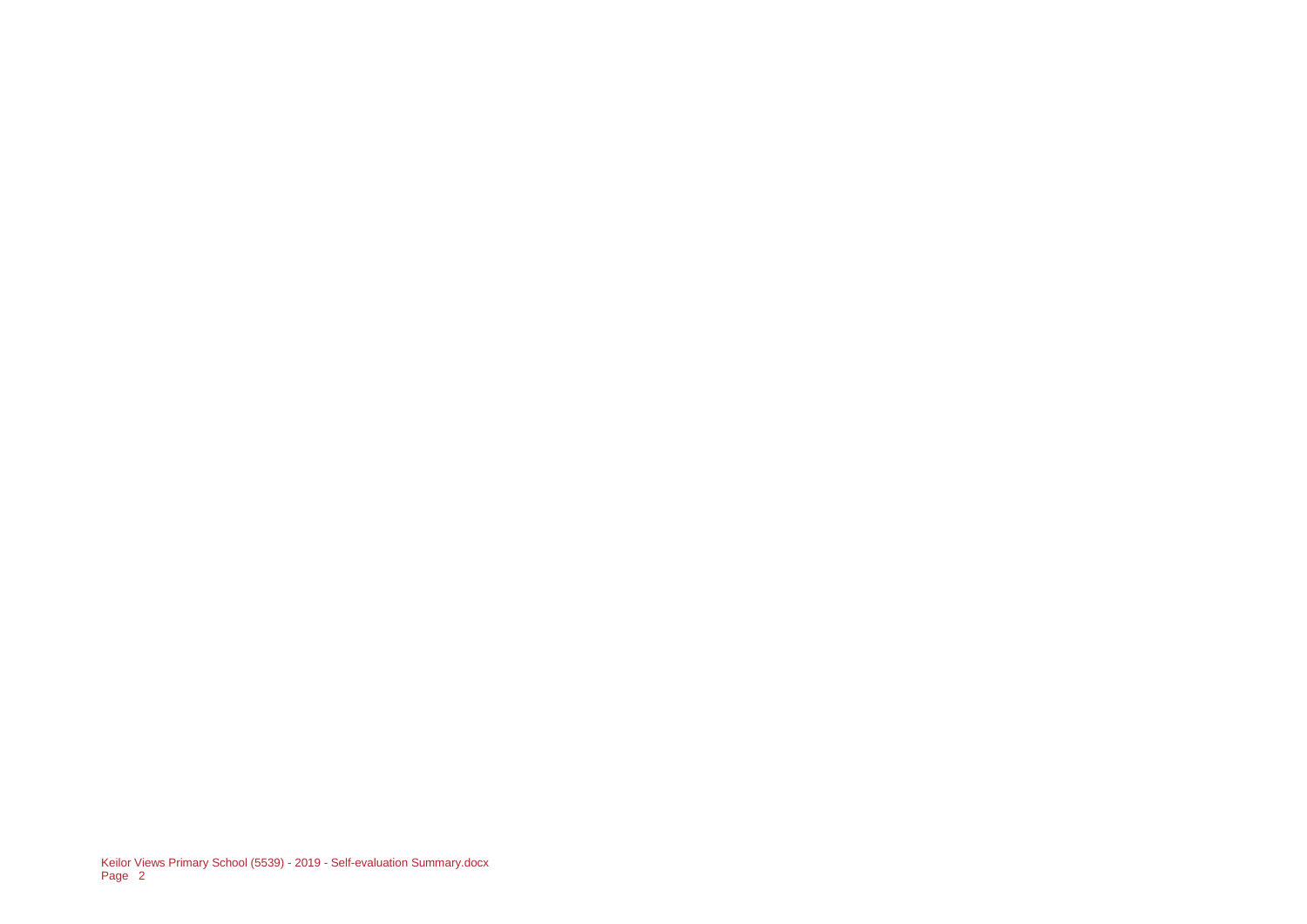## **Select Annual Goals and KIS**

| Goal 1              | To improve the learning progress and outcomes for all learners in English and Mathematics.                                                                                                                                                                                                                                                                                                                                                                                                                                                                                                                                                                                                                                                                                                                                                                                                                                                                                                                                                                 |
|---------------------|------------------------------------------------------------------------------------------------------------------------------------------------------------------------------------------------------------------------------------------------------------------------------------------------------------------------------------------------------------------------------------------------------------------------------------------------------------------------------------------------------------------------------------------------------------------------------------------------------------------------------------------------------------------------------------------------------------------------------------------------------------------------------------------------------------------------------------------------------------------------------------------------------------------------------------------------------------------------------------------------------------------------------------------------------------|
| 12 Month Target 1.1 | To ensure the teacher judgement of reading at expected, above and below age level is within 5% of NAPLAN band top, middle<br>and bottom two bands.                                                                                                                                                                                                                                                                                                                                                                                                                                                                                                                                                                                                                                                                                                                                                                                                                                                                                                         |
|                     | To ensure the teacher judgement of mathematics (number and algebra) at expected, above and below age level is within 5%<br>of NAPLAN band top, middle and bottom two bands.                                                                                                                                                                                                                                                                                                                                                                                                                                                                                                                                                                                                                                                                                                                                                                                                                                                                                |
| 12 Month Target 1.2 | Student Attitude to School Survey<br>Maintain Differentiated Learning at 95% or greater<br>Improve Stimulated Learning to 95% or greater Overall<br>Improve Understand Formative Assessment to 65%                                                                                                                                                                                                                                                                                                                                                                                                                                                                                                                                                                                                                                                                                                                                                                                                                                                         |
| 12 Month Target 1.3 | Reading:<br>Year 3 NAPLAN:<br>To increase the number of students in the top two bands to 49% in 2019<br>To maintain the number of students in the bottom two bands at 6% or lower in 2019<br>Year 5 NAPLAN:<br>To increase the number of students in the top two bands to 43% in 2019<br>To decrease the number of students in the bottom two bands by 6% to 12% in 2019 (10%? Leadership goal)<br>Year 5 Relative Gain:<br>To increase the number of students with medium and high growth by 10% to 80% in 2019<br>Numeracy:<br>Year 3 NAPLAN<br>To increase the number of students in the top two bands to 38% or above in 2019<br>To decrease the number of students in the bottom two bands to 10% in 2019<br>Year 5 NAPLAN:<br>To increase the number of students in the top two bands by 12% to 40% in 2019<br>To decrease the number of students in the bottom two bands by 6% to 13% in 2019 (we would need this to aim for lower this<br>to below 2.5% during the life of the SSP, with minimum change, e.g. 7.5% year 2, 5% year 3, 2.5% year 4) |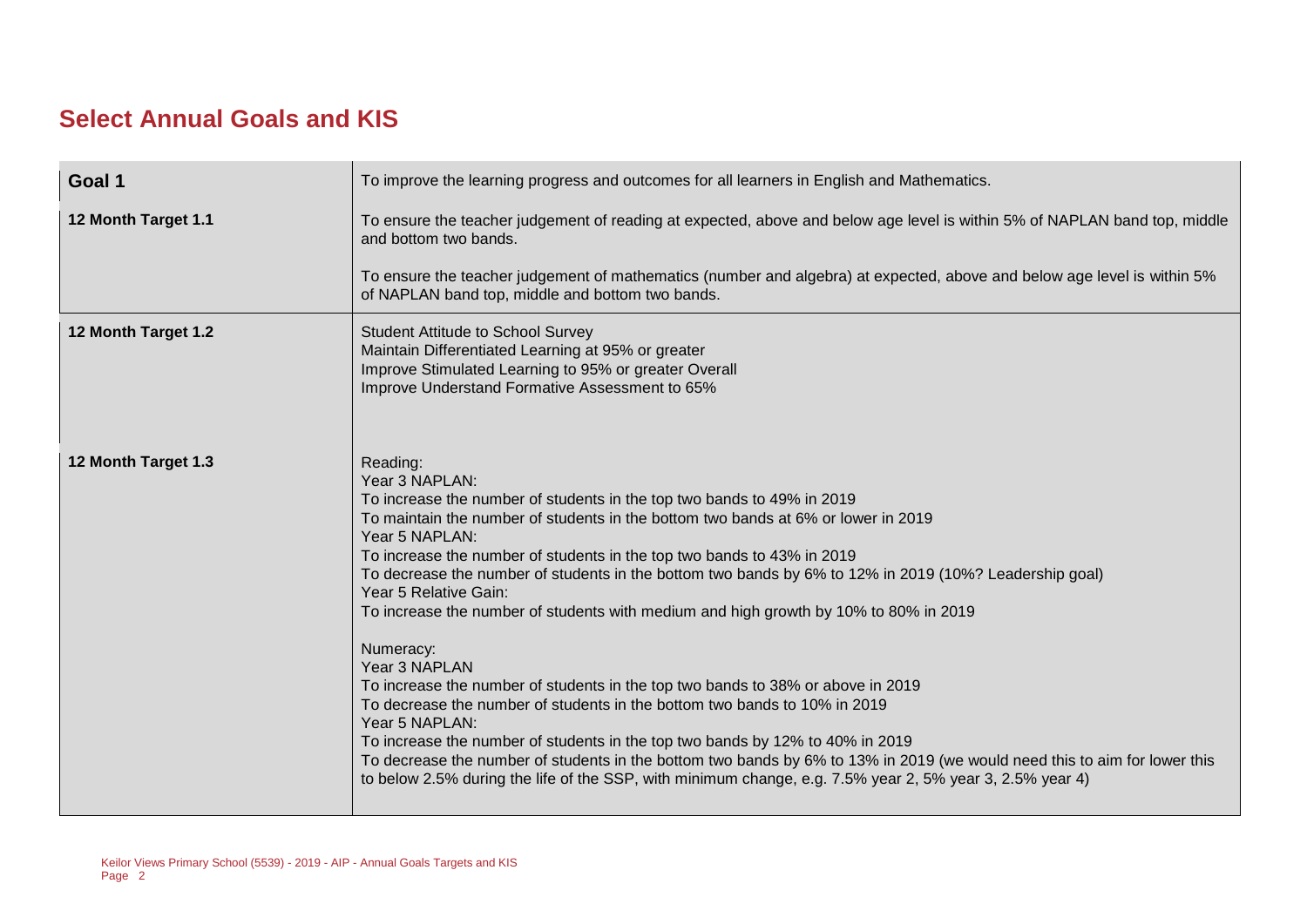|                                                        | Year 5 Relative Gain:<br>To increase the number of students with medium and high growth by 12% to 76% in 2019 |                                              |
|--------------------------------------------------------|---------------------------------------------------------------------------------------------------------------|----------------------------------------------|
| <b>Key Improvement Strategies</b>                      |                                                                                                               | Is this KIS selected for focus this<br>year? |
| KIS <sub>1</sub><br>Curriculum planning and assessment | Build teacher capacity in data literacy.                                                                      | Yes                                          |
| KIS <sub>2</sub><br>Curriculum planning and assessment | Introduce agreed guaranteed and viable curriculum and assessment practices.                                   | Yes                                          |
| KIS <sub>3</sub><br>Building practice excellence       | Build teacher capacity in research based practices.                                                           | Yes                                          |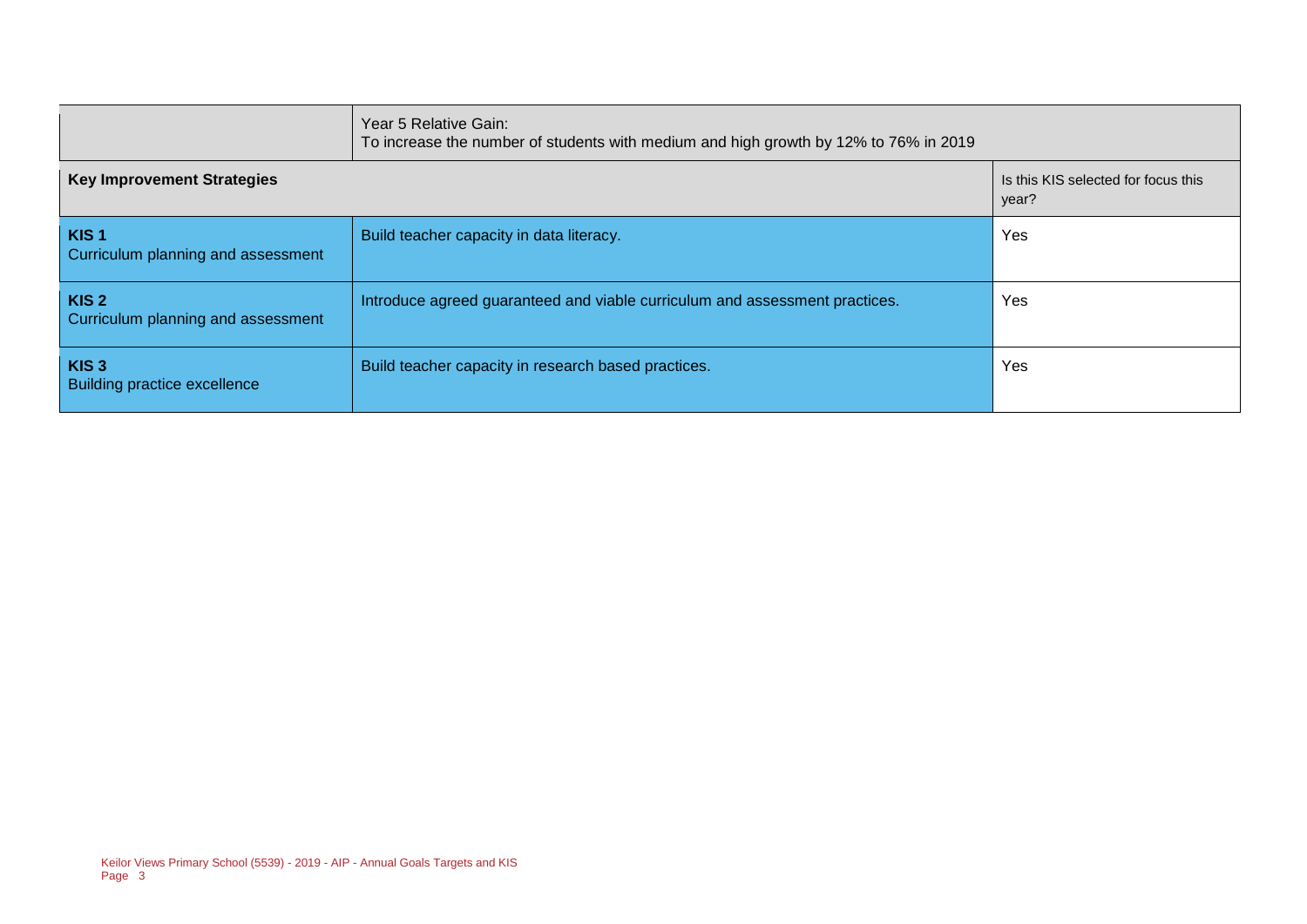| Goal 2                                                               | To increase student engagement to enhance learning outcomes.                                                                                                                                                                                                |                                              |
|----------------------------------------------------------------------|-------------------------------------------------------------------------------------------------------------------------------------------------------------------------------------------------------------------------------------------------------------|----------------------------------------------|
| 12 Month Target 2.1                                                  | To improve Student Motivation and Support to 85%<br>To increase the student agency and voice to 85% (POS)<br>To maintain Student Attendance at 95%<br>To increase positive endorsement 'I can do challenging school work' within sense of confidence to 87% |                                              |
| 12 Month Target 2.2                                                  | To increase student voice and agency overall to 87%<br>To increase positive endorsement 'I am encouraged to share my ideas' in student voice and agency to 84%                                                                                              |                                              |
| 12 Month Target 2.3                                                  | To increase attitudes to attendance to 95%<br>To maintain Student Attendance at 95%                                                                                                                                                                         |                                              |
| <b>Key Improvement Strategies</b>                                    |                                                                                                                                                                                                                                                             | Is this KIS selected for focus this<br>year? |
| KIS <sub>1</sub><br>Empowering students and building<br>school pride | Embed authentic student voice and agency to enhance and influence outcomes.                                                                                                                                                                                 | Yes                                          |
| KIS <sub>2</sub><br>Evaluating impact on learning                    | Build teacher assessment capacity                                                                                                                                                                                                                           | Yes                                          |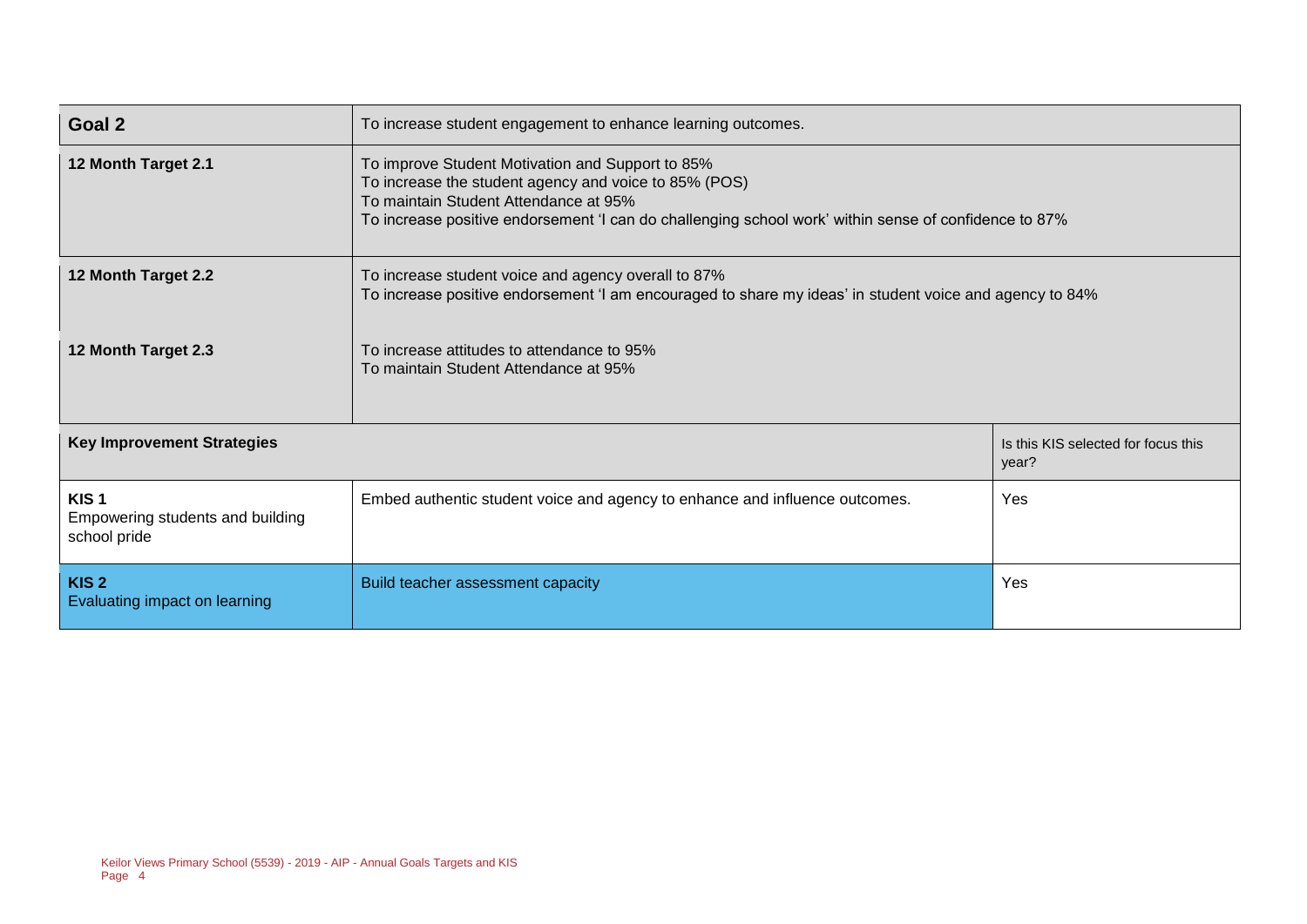| Goal 3                                                  | To increase student engagement and wellbeing.                                                                                                                                                                                                                                                                                                                                                            |                                              |
|---------------------------------------------------------|----------------------------------------------------------------------------------------------------------------------------------------------------------------------------------------------------------------------------------------------------------------------------------------------------------------------------------------------------------------------------------------------------------|----------------------------------------------|
| 12 Month Target 3.1                                     | To improve 'all students are treated fairly at this school to 85% from 81%<br>Maintain this school deals fairly with bullying problems at 90%<br>To increase positive endorsement in "at this school I help decide things like class activities or rules" in student voice and<br>agency to 85%<br>To increase 'students at this school treat each other with respect' within classroom behaviour to 79% |                                              |
| 12 Month Target 3.2                                     | To improve trust in Colleagues to 80%To improve Instructional Leadership to 75% (new module)<br>To improve trust in students and parents to 72%<br>To increase 'General Satisfaction' to 90%<br>To increase POS response rate to 15% in 2019                                                                                                                                                             |                                              |
| <b>Key Improvement Strategies</b>                       |                                                                                                                                                                                                                                                                                                                                                                                                          | Is this KIS selected for focus this<br>year? |
| KIS <sub>1</sub><br>Instructional and shared leadership | Engage in Communities of Practice and Professional Learning Teams.                                                                                                                                                                                                                                                                                                                                       | Yes                                          |
| KIS <sub>4</sub><br>Instructional and shared leadership | Develop and build capacity on Middle Level Leaders to support ongoing sustainability of<br>improvement.                                                                                                                                                                                                                                                                                                  | <b>Yes</b>                                   |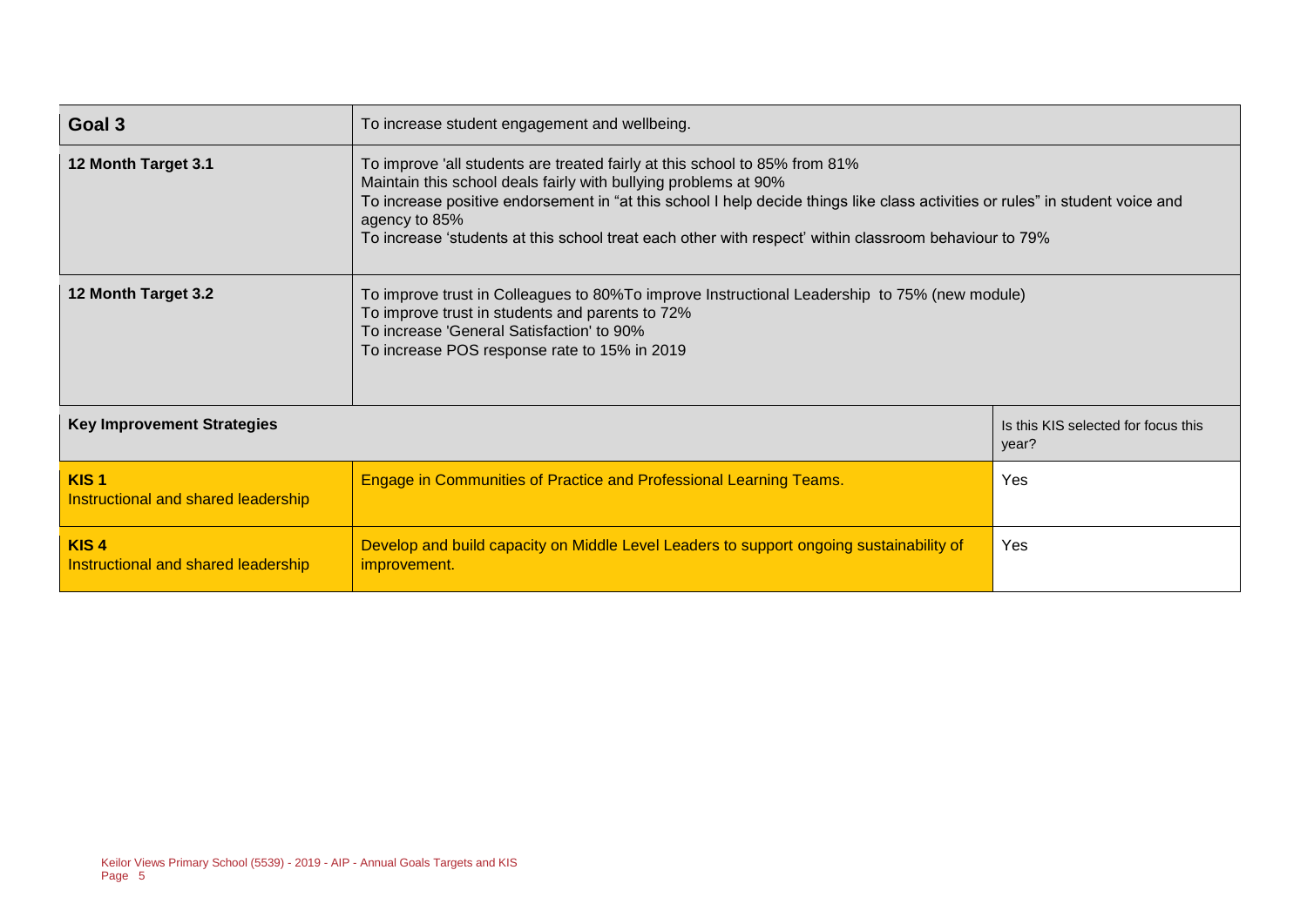## **Define Actions, Outcomes and Activities**

| Goal 1                                                    | To improve the learning progress and outcomes for all learners in English and Mathematics.                                                                                                                                                                                                                                                                                                                                                                                                                                                                                                                                                                                                                                                                                                                                                                                                                                      |
|-----------------------------------------------------------|---------------------------------------------------------------------------------------------------------------------------------------------------------------------------------------------------------------------------------------------------------------------------------------------------------------------------------------------------------------------------------------------------------------------------------------------------------------------------------------------------------------------------------------------------------------------------------------------------------------------------------------------------------------------------------------------------------------------------------------------------------------------------------------------------------------------------------------------------------------------------------------------------------------------------------|
| KIS <sub>1</sub><br>Curriculum planning and<br>assessment | Build teacher capacity in data literacy.                                                                                                                                                                                                                                                                                                                                                                                                                                                                                                                                                                                                                                                                                                                                                                                                                                                                                        |
| <b>Actions</b>                                            | - All team leaders will undertake PLT/PLC training as part of a network focused CoP (with support from Maria Claridge)<br>- All staff trained in data conversations using the data wise 8 step inquiry cycle (from 2019)<br>- Year 1 Student Performance Analyser (SPA) introduced<br>-Additional specialist 4th hour for PLT/Cs                                                                                                                                                                                                                                                                                                                                                                                                                                                                                                                                                                                                |
| <b>Outcomes</b>                                           | Teachers will:<br>be able to triangulate data sets to inform teacher judgements using SPA<br>work collaboratively with colleagues to moderate learning tasks to develop consistent teacher judgements<br>analyse student data to reflect and review the impact of their practice on learning outcomes<br>$\bullet$<br>apply differentiated pedagogical practices that meet the learning needs of their students informed by data in reading, writing<br>and number<br>use 3 sources of data to diagnose & evaluate progress & achievement in reading and number<br>participate in coaching<br>Students will:                                                                                                                                                                                                                                                                                                                    |
|                                                           | articulate the LI & SC of each lesson, and how they will know if they have successfully achieved them<br>discuss and monitor their progression towards their goals<br>• monitor their learning against success criteria and articulate the next steps in their learning<br>understand how assessments are used to inform their learning and learning goals<br>Leaders will:<br>ensure structures and processes are in place for effective Professional Learning Team collaboration<br>build the capacity of teachers to effectively monitor, plan and assess student learning<br>$\bullet$<br>collect, monitor and analyse whole school data sets to inform future actions<br>$\bullet$<br>provide professional learning to teachers in data literacy<br>$\bullet$<br>support staff through professional learning and coaching conversations to build capacity in effective data analysis<br>$\bullet$<br>in reading and math's |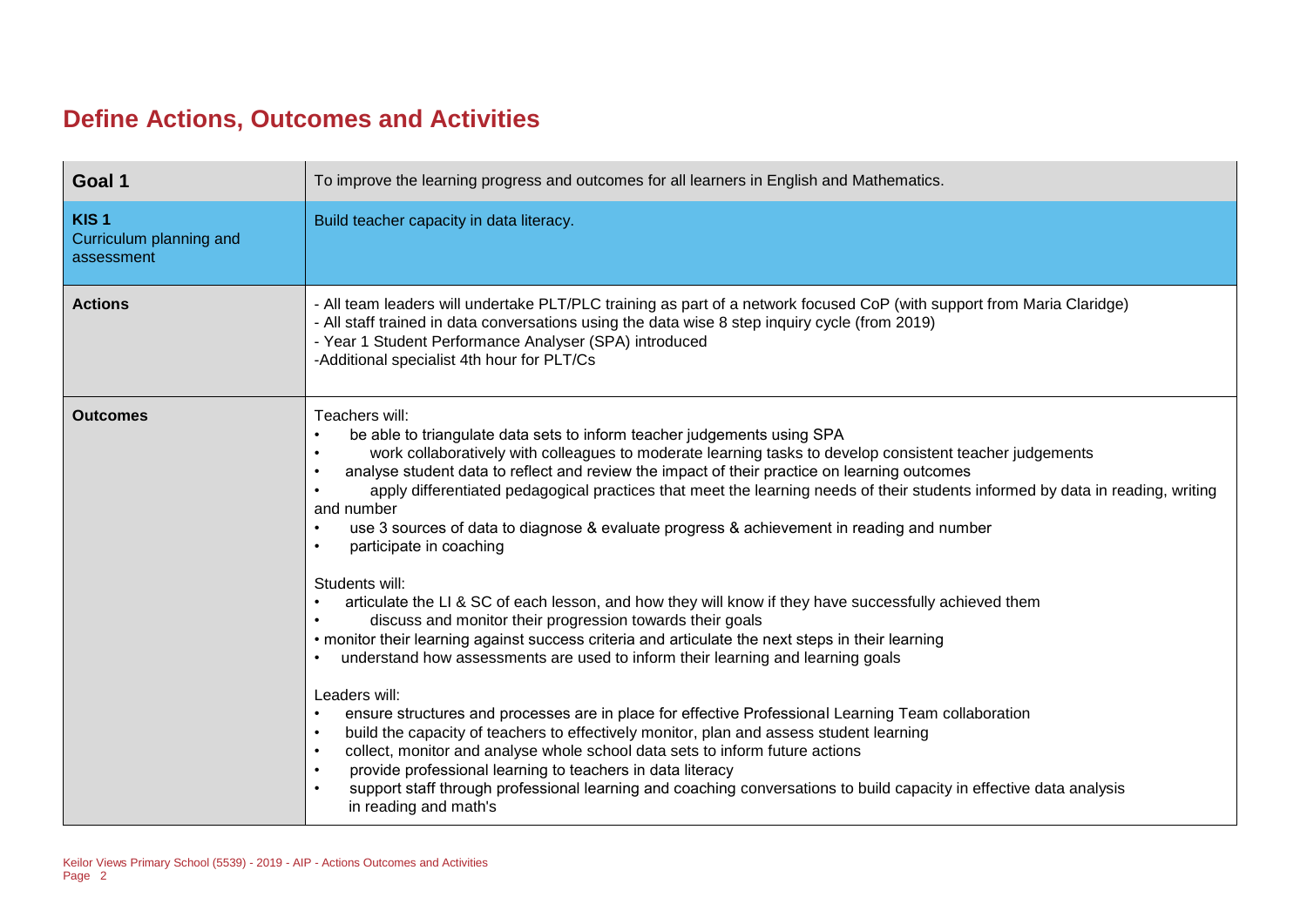| develop the capacity of middle level leaders through network and Bastow PL<br>allocate financial and human resources to support KIS of 2019 AIP<br>track and monitor progress of KIS each term and evaluate evidence to success                                                        |
|----------------------------------------------------------------------------------------------------------------------------------------------------------------------------------------------------------------------------------------------------------------------------------------|
| Community will:<br>understand the assessment processes engaged in by their children as part of reporting<br>understand the importance of LI&SC in their child's learning<br>support the learning at school through understanding student learning goals in reading, writing and number |

| KIS <sub>2</sub><br>Curriculum planning and<br>assessment | Introduce agreed guaranteed and viable curriculum and assessment practices.                                                                                                                                                                                                                                                                                                                                                                                                                                                                                                                                                                                                                                                                                                                                                                                                                                                                                                                  |
|-----------------------------------------------------------|----------------------------------------------------------------------------------------------------------------------------------------------------------------------------------------------------------------------------------------------------------------------------------------------------------------------------------------------------------------------------------------------------------------------------------------------------------------------------------------------------------------------------------------------------------------------------------------------------------------------------------------------------------------------------------------------------------------------------------------------------------------------------------------------------------------------------------------------------------------------------------------------------------------------------------------------------------------------------------------------|
| <b>Actions</b>                                            | appointment of whole school learning leader and coach 1.0<br>School-based Reading essentials CoP introduced (CRT and resources)<br>School-based formative assessment CoP introduced 2019<br>Bastow Literacy Leaders course (2 additional staff in 2019)<br>Appointment of Literacy intervention person 0.4<br>- Coaching coverage 0.4<br>-Develop a shared understanding of planning for learning in reading based on the Vic Curriculum and KVPS essential learnings<br>- Develop a consistent instructional model for math's based on the research<br>- Teacher Professional resources                                                                                                                                                                                                                                                                                                                                                                                                     |
| <b>Outcomes</b>                                           | Teachers will:<br>• use the F&P continuum and Vic Curriculum to plan a highly effective and differentiated approach to reading<br>• work collaboratively in a vertically structured CoP to develop, draft and document a G&V reading curriculum<br>• undertake professional learning with MAV to deepen their understanding of math's planning and proficiencies<br>• continue to refine reading goal setting based on F&P continuum and Vic Curriculum standards<br>• work collaboratively in a vertically structured CoP to define, develop and trial formative approaches to assessment including<br>questioning, rubrics and common assessment tasks<br>• continue to participate in instructional coaching program and peer observations<br>Students will:<br>• provide feedback on the reading essentials in collaboration with CoP during development<br>• understand how reading goals are developed, and where they need to go to next using the reading continuum and benchmarking |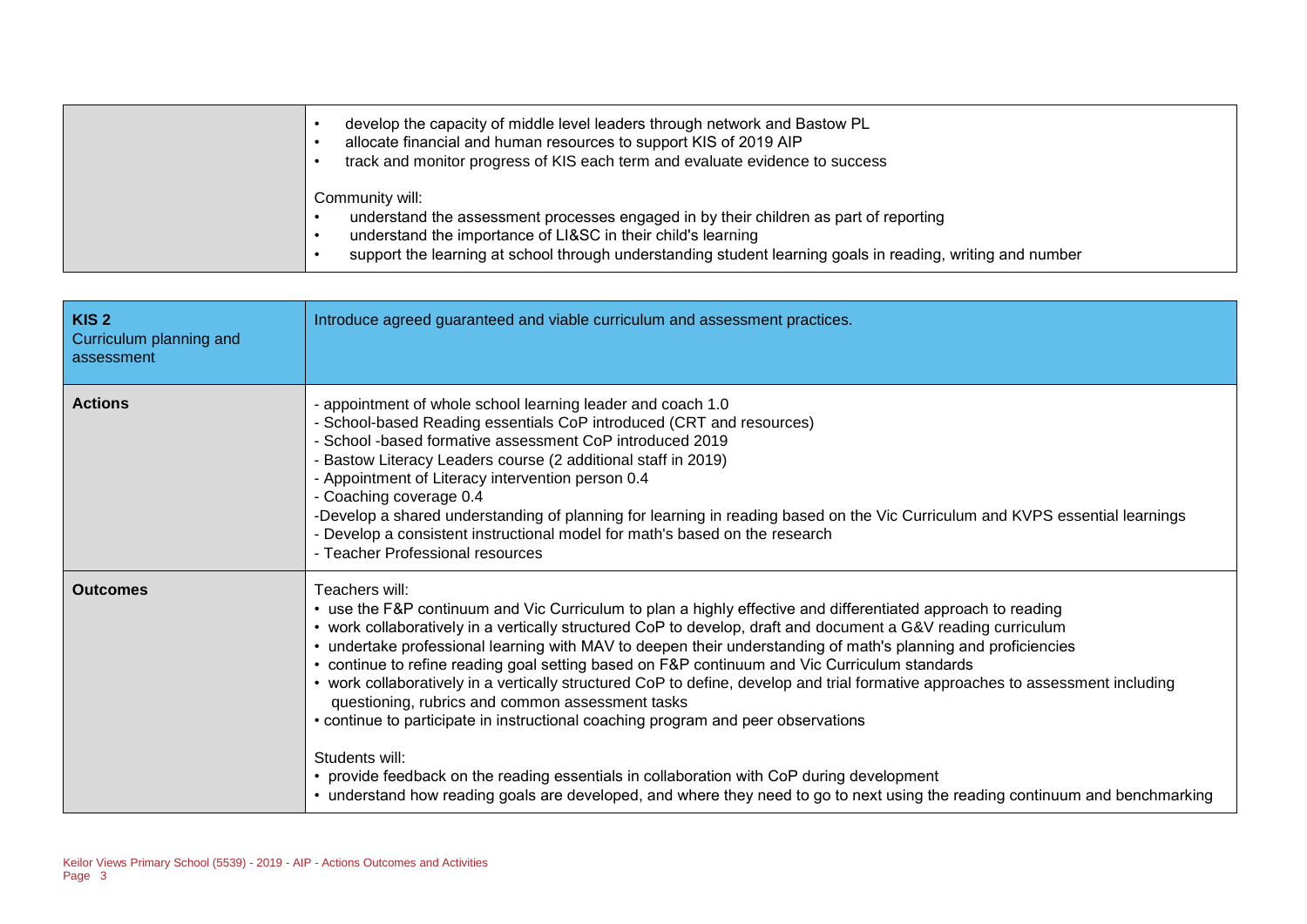| assessments<br>• use the writing rubrics to self assess and set learning goals in years 3-6<br>• use the F&P goal setting cards to support goal setting                                                                                                                                                                                                                                                                                                                                    |
|--------------------------------------------------------------------------------------------------------------------------------------------------------------------------------------------------------------------------------------------------------------------------------------------------------------------------------------------------------------------------------------------------------------------------------------------------------------------------------------------|
| Leaders will:<br>develop the capacity of middle level leaders through school based CoPs, network and Bastow PL<br>provide timetable structures and learning meetings to facilitate CoP foci and learning<br>allocate financial and human resources to support KIS of 2019 AIP<br>track and monitor progress of KIS each term and evaluate evidence to success<br>facilitate regular evaluation of the impact of PLCs in relation to improving student learning and the quality of teaching |
| Community will:<br>attend learning sessions at KVPS to explore learning in the areas of math's and reading<br>know the learning goals of their children in reading, writing and math's (number)                                                                                                                                                                                                                                                                                            |

| KIS <sub>3</sub><br><b>Building practice excellence</b> | Build teacher capacity in research based practices.                                                                                                                                                                                                                                                                                                                                                                                                                                                                                                                                                                                                                                                                                                                                                                                                                                                                                                  |
|---------------------------------------------------------|------------------------------------------------------------------------------------------------------------------------------------------------------------------------------------------------------------------------------------------------------------------------------------------------------------------------------------------------------------------------------------------------------------------------------------------------------------------------------------------------------------------------------------------------------------------------------------------------------------------------------------------------------------------------------------------------------------------------------------------------------------------------------------------------------------------------------------------------------------------------------------------------------------------------------------------------------|
| <b>Actions</b>                                          | - All team leaders will undertake PLT/PLC training as part of a school based focused CoP for team leaders, and network mentor<br>schools<br>- All staff trained in data conversations using the data wise 8 step inquiry cycle (from 2019)<br>- Staff introduced to Evidence for Learning impact cycle to guide inquiry in to evidence-based practices<br>Implementation of the Math's strategy by:<br>key staff attending mathematics PD<br>development of school improvement plan<br>revising current curriculum outline<br>building capacity of all teachers through learning walks (CRTs)<br>sourcing of new classroom resources to support the delivery<br>employment of an additional classroom support staff 0.2<br>appointment 0.5 math's specialist (x2)<br>- MAV Professional Learning days/consultant<br>- Teacher professional resources<br>- Professional Practice days focused on Reading semester 1 and Math's practice in semester 2 |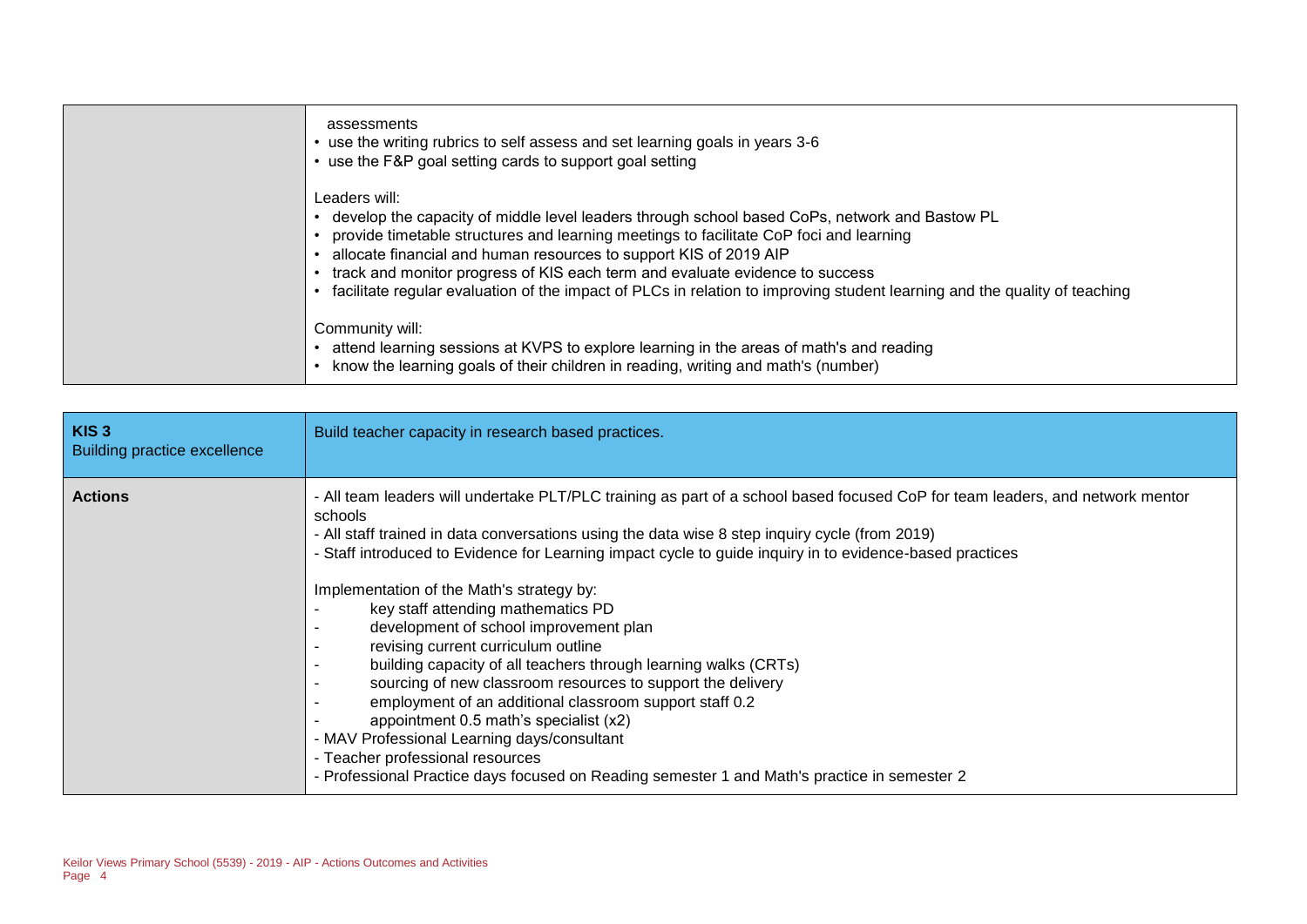| <b>Outcomes</b> | Teachers will:<br>use data and research to identify the appropriate instructional practices in reading, and when to apply these during the GRR in<br>the reader's workshop<br>demonstrate a deep knowledge of the reading curriculum and how to scaffold student learning as part of the development of<br>$\bullet$<br>the G&V<br>curriculum in reading<br>identify, plan and implement lessons that include 'multiple exposures' using data, the Vic Curriculum and DeT literacy and<br>$\bullet$<br>math's toolkit resources<br>undertake PL in math's research-based practices with the support of MAV and DeT Math's specialist initiative                                                                                                                             |
|-----------------|-----------------------------------------------------------------------------------------------------------------------------------------------------------------------------------------------------------------------------------------------------------------------------------------------------------------------------------------------------------------------------------------------------------------------------------------------------------------------------------------------------------------------------------------------------------------------------------------------------------------------------------------------------------------------------------------------------------------------------------------------------------------------------|
|                 | Students will:<br>articulate the LI&SC of each lesson, and how they will know if they have successfully achieved them<br>$\bullet$<br>self-assess their progress, and articulate what they need to learn next using SC<br>explain the structure of the reader's and writer's workshop and how each phase supports their learning (Letting Students in<br>to the Secrets<br>unit)<br>be able to explain their assessments in reading and number and what their goals are, and how they will achieve these<br>$\bullet$<br>be able to explain strategies used to support their learning (meta cognition)<br>explain which ELQ they have used to engage in learning and how this has helped them                                                                               |
|                 | Leaders will:<br>build teacher capacity in research-based practices using the literacy and math's toolkit, E4L toolkit and impact cycle<br>provide opportunities for PL to staff in understanding data and research-based practices<br>$\bullet$<br>initiate observation of practice during Learning Walks from term 2<br>$\bullet$<br>support staff through professional learning and E4L toolkit and impact cycle to deepen their understanding of research-based<br>practices<br>develop the capacity of middle level leaders through network and Bastow PL<br>Community will:<br>understand the structure and practices within the reader's and math's workshops and engage in community learning sessions<br>twice per<br>term<br><b>Explain the ELQs</b><br>$\bullet$ |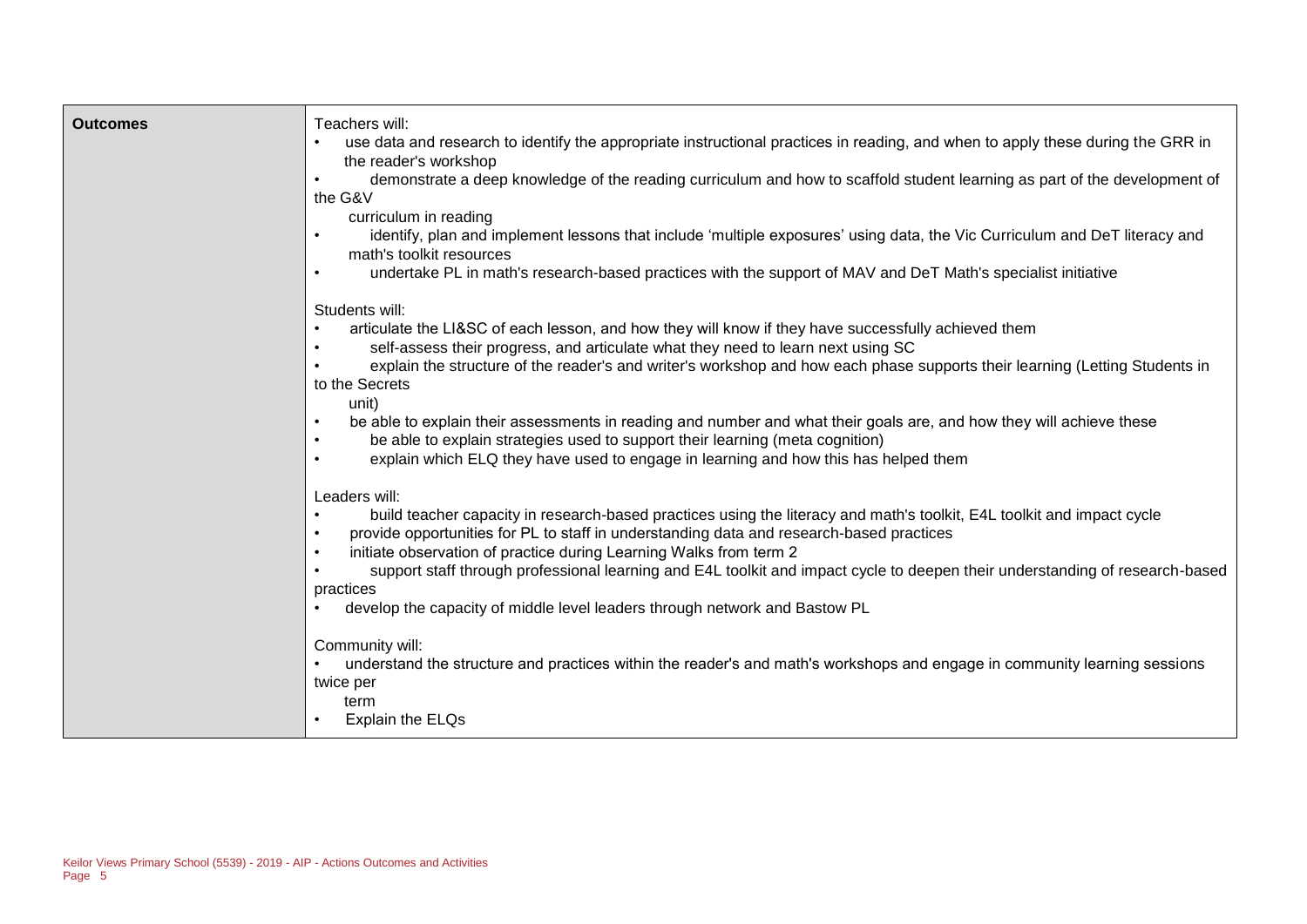| Goal 2                                                                      | To increase student engagement to enhance learning outcomes.                                                                                                                                                                                                                                                                                                                                                                                                                                                                                                                                                                                                                                                                                                                                                                                                                                                                                                                                                                                                                                                                                                                                                                                                                                                                                                                                        |
|-----------------------------------------------------------------------------|-----------------------------------------------------------------------------------------------------------------------------------------------------------------------------------------------------------------------------------------------------------------------------------------------------------------------------------------------------------------------------------------------------------------------------------------------------------------------------------------------------------------------------------------------------------------------------------------------------------------------------------------------------------------------------------------------------------------------------------------------------------------------------------------------------------------------------------------------------------------------------------------------------------------------------------------------------------------------------------------------------------------------------------------------------------------------------------------------------------------------------------------------------------------------------------------------------------------------------------------------------------------------------------------------------------------------------------------------------------------------------------------------------|
| KIS <sub>1</sub><br><b>Empowering students and</b><br>building school pride | Embed authentic student voice and agency to enhance and influence outcomes.                                                                                                                                                                                                                                                                                                                                                                                                                                                                                                                                                                                                                                                                                                                                                                                                                                                                                                                                                                                                                                                                                                                                                                                                                                                                                                                         |
| <b>Actions</b>                                                              | Student Leadership team aligned to KIS of 2019 AIP<br>-Leadership professional resources<br>-Victorian Learning Commission - students and staff commissioners<br>-Opportunities for student and teacher agency developed in 2019                                                                                                                                                                                                                                                                                                                                                                                                                                                                                                                                                                                                                                                                                                                                                                                                                                                                                                                                                                                                                                                                                                                                                                    |
| <b>Outcomes</b>                                                             | Teachers will:<br>develop their understanding of the difference between voice and agency<br>explore opportunities to illicit student voice in learning within year levels and classrooms<br>use rubrics, student assessments and data to talk with students about their learning and goals<br>access leadership opportunities within and beyond the school e.g. Bastow Evolve and Inspire<br>• continue to participate in instructional coaching program and peer observations<br>Students will:<br>provide feedback on school wide data sets and establish a cycle of inquiry for improvement<br>undertake various leadership roles across the school including JSC, student leadership, sustainability projects and Vic Learning<br>commission<br>develop an understanding of self assessment using the SC and rubrics<br>Leaders will<br>develop the capacity of middle level leaders through network and Bastow PL<br>share the SSP and AIP with students, parents and staff<br>support staff to engage in professional learning<br>work with partner schools to develop Victorian Learning Commission with a focus on student and teacher agency and action<br>research cycle<br>Community will:<br>• support the development of the school's new mission and values statements with clearly defined dispositions for learning and<br>school wide behaviors<br>• Identify and explain the ELQs |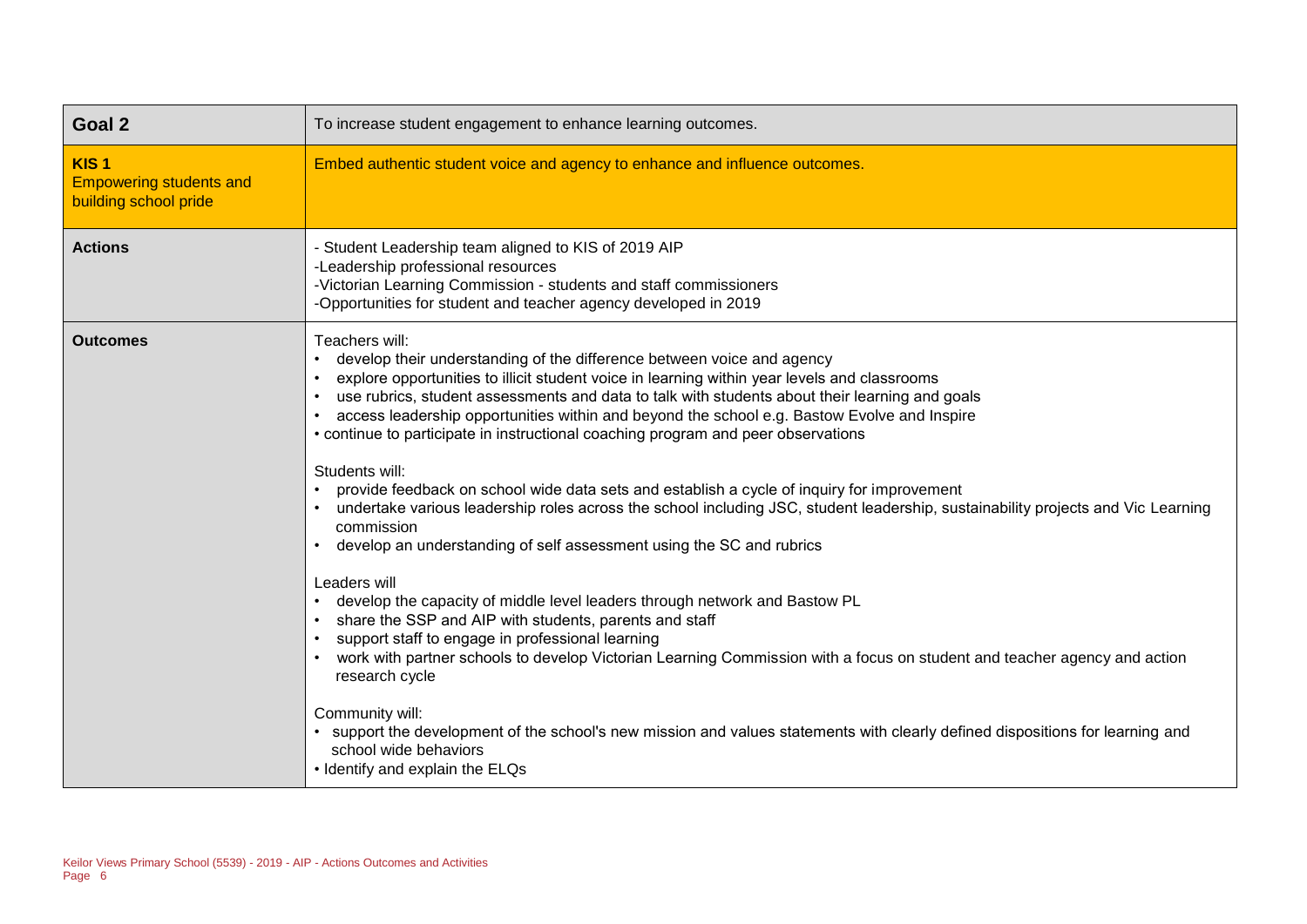| KIS <sub>2</sub><br>Evaluating impact on learning | Build teacher assessment capacity                                                                                                                                                                                                                                                                                                                                                                                                                                                                                                                                                                                                                                                                                                                                                                                                                                                                                                                                                                                                                                                                                                                                                                                                                                                                                                                                                                                                                                                                                                         |
|---------------------------------------------------|-------------------------------------------------------------------------------------------------------------------------------------------------------------------------------------------------------------------------------------------------------------------------------------------------------------------------------------------------------------------------------------------------------------------------------------------------------------------------------------------------------------------------------------------------------------------------------------------------------------------------------------------------------------------------------------------------------------------------------------------------------------------------------------------------------------------------------------------------------------------------------------------------------------------------------------------------------------------------------------------------------------------------------------------------------------------------------------------------------------------------------------------------------------------------------------------------------------------------------------------------------------------------------------------------------------------------------------------------------------------------------------------------------------------------------------------------------------------------------------------------------------------------------------------|
| <b>Actions</b>                                    | - All team leaders will undertake PLT/PLC training as part of school-based team leaders training and mentor school focused CoP<br>(with support from Mentor schools)<br>- All staff trained in data conversations using the data wise 8 step inquiry cycle (from 2019)<br>- Year 1 Student Performance Analyser (SPA) introduced<br>-Additional specialist 4th hour for PLT/Cs<br>-School-based formative assessment CoP introduced in 2019<br>-New assessment schedule trialed with new tools - PAT M&R, 6 Star survey                                                                                                                                                                                                                                                                                                                                                                                                                                                                                                                                                                                                                                                                                                                                                                                                                                                                                                                                                                                                                   |
| <b>Outcomes</b>                                   | Teachers will:<br>• share assessments with students<br>• use SPA to inform the planning of appropriately challenging learning and assessment of learning<br>• develop an understanding of what formative assessment is & how to construct deep learning - in particular LI&SC and quality<br>questions to encourage transference and mastery of learning<br>• trial common assessment tasks in reading using F&P<br>• use writing rubrics to identify where students are at, and where to next in planning (pre-post samples)<br>• trial RRRR assessment rubrics years 3-6<br>• continue to participate in instructional coaching program and peer observations<br>Students will:<br>• have access to their own assessments<br>• understand how to talk about their assessments and collaborate with teachers in setting learning goals years 2-6<br>Leaders will:<br>• develop the capacity of middle level leaders through school based CoPs, network and Bastow PL<br>• provide timetable structures and learning meetings to facilitate CoP foci and learning in line with KIS<br>• facilitate regular evaluation of the impact of PLCs in relation to improving student learning and the quality of teaching<br>• allocate financial and human resources to support KIS of 2019 AIP<br>• track and monitor progress of KIS each term and evaluate evidence to success<br>Community will:<br>• participate in reporting processes in semesters 2&4 as part of P/T and student interviews to discuss/share progress and<br>assessments |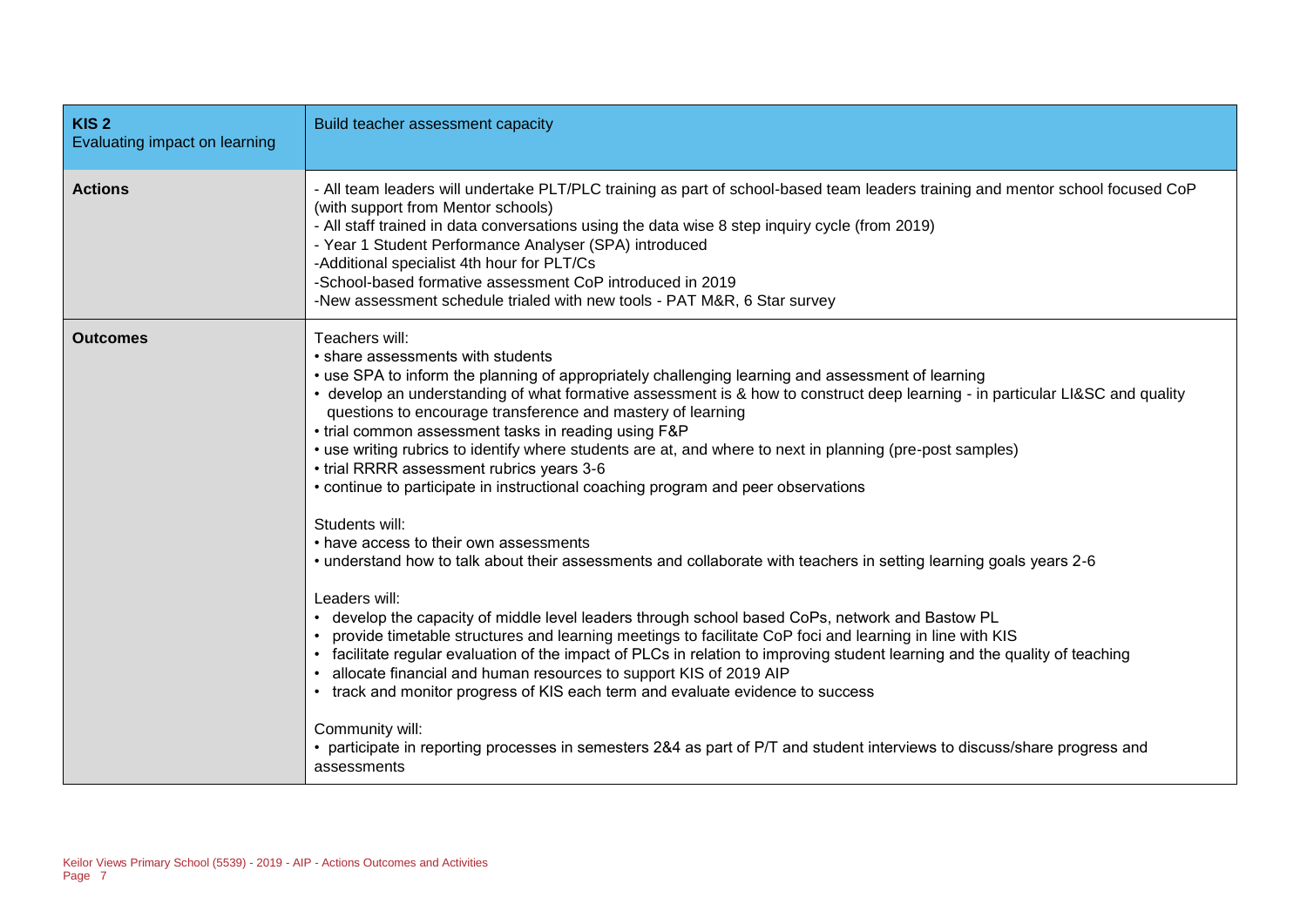| Goal 3                                                     | To increase student engagement and wellbeing.                                                                                                                                                                                                                                                                                                                                                                                                                                                                                                                                                                                                                                                                                                                                                                                                                                                                                                                                                                                                                                                                                                                                                            |
|------------------------------------------------------------|----------------------------------------------------------------------------------------------------------------------------------------------------------------------------------------------------------------------------------------------------------------------------------------------------------------------------------------------------------------------------------------------------------------------------------------------------------------------------------------------------------------------------------------------------------------------------------------------------------------------------------------------------------------------------------------------------------------------------------------------------------------------------------------------------------------------------------------------------------------------------------------------------------------------------------------------------------------------------------------------------------------------------------------------------------------------------------------------------------------------------------------------------------------------------------------------------------|
| KIS <sub>1</sub><br>Instructional and shared<br>leadership | Engage in Communities of Practice and Professional Learning Teams.                                                                                                                                                                                                                                                                                                                                                                                                                                                                                                                                                                                                                                                                                                                                                                                                                                                                                                                                                                                                                                                                                                                                       |
| <b>Actions</b>                                             | School-based Communities of Practice established in 2019 in the areas of Reading, Formative Assessment & SWPBS<br>Continued professional learning and participation in RRRR CoP as lead school<br>Participation in PLC mentor school networks<br>Develop CoP with neighboring secondary school to support effective transition from primary to secondary                                                                                                                                                                                                                                                                                                                                                                                                                                                                                                                                                                                                                                                                                                                                                                                                                                                 |
| <b>Outcomes</b>                                            | Teachers will:<br>• engage in school based vertical CoPs to support AIP KIS<br>• engage in regular PLTs and cycles of inquiry to plan, assess and evaluate impact of their teaching<br>• participate in network CoPs as aligned to the school's CoP<br>• participate in SWPBS training and establish values<br>Students will:<br>• provide feedback as part of student leadership structures on learning, development of artefacts and school environment<br>• participate in SWPBS training and support the school to establish new mission and values<br>Leaders will:<br>• develop the capacity of middle level leaders through school based CoPs, network and Bastow PL<br>• establish a connection with the local secondary school to foster reading CoP and support G&V curriculum development<br>provide timetable structures and learning meetings to facilitate CoP foci and learning in line with KIS<br>• facilitate regular evaluation of the impact of PLCs in relation to improving student learning and the quality of teaching<br>• facilitate distributed leadership at all levels and proactively lead and support collaboration for continuous improvement in order to<br>achieve KIS |
|                                                            | • allocate financial and human resources to support KIS of 2019 AIP<br>• track and monitor progress of KIS each term and evaluate evidence to success<br>Community will:<br>• provide feedback on learning and practices through appropriate school structures<br>• support the school to reach the goals and targets of the 2019 AIP<br>• participate in development of SWPBS and support the school to establish new mission and values                                                                                                                                                                                                                                                                                                                                                                                                                                                                                                                                                                                                                                                                                                                                                                |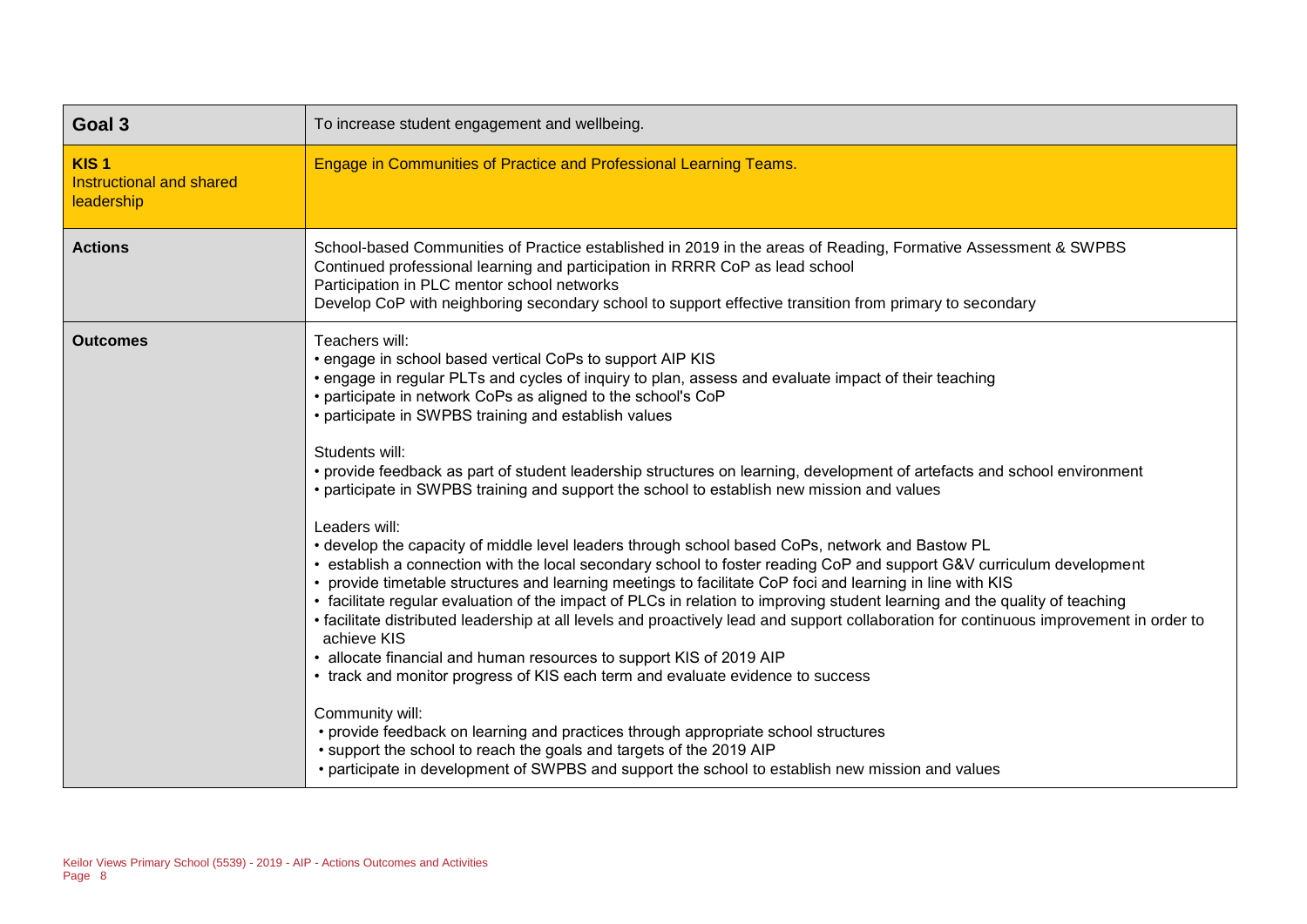| KIS <sub>2</sub><br>Parents and carers as partners | Partner with parents in learning.                                                                                                                                                                                                                                                                                                                                                                                                                                                                                                                                                                                                                                                                                                                                                                                                                                                                                                                                                                                                                                                                                                                                                                                                                                                                                                                                                                                                                             |
|----------------------------------------------------|---------------------------------------------------------------------------------------------------------------------------------------------------------------------------------------------------------------------------------------------------------------------------------------------------------------------------------------------------------------------------------------------------------------------------------------------------------------------------------------------------------------------------------------------------------------------------------------------------------------------------------------------------------------------------------------------------------------------------------------------------------------------------------------------------------------------------------------------------------------------------------------------------------------------------------------------------------------------------------------------------------------------------------------------------------------------------------------------------------------------------------------------------------------------------------------------------------------------------------------------------------------------------------------------------------------------------------------------------------------------------------------------------------------------------------------------------------------|
| <b>Actions</b>                                     | Continue to engage and lead RRRR CoP (school-based and region)<br>Implement Positive School Wide Behaviors Framework<br>- initiate a SWPBS CoP in 2019<br>- attending SWPB regional PL and in school coaching<br>- curriculum audit of Wellbeing units<br>- trialing of RRRR assessment rubrics in years 3-6                                                                                                                                                                                                                                                                                                                                                                                                                                                                                                                                                                                                                                                                                                                                                                                                                                                                                                                                                                                                                                                                                                                                                  |
| <b>Outcomes</b>                                    | Teachers will:<br>• develop a common language across students, teachers and community when addressing behaviors<br>• support the development of a new mission and values for KVPS<br>• undertake RRRR and SWPBS training and coaching<br>• on-line ticketing system in order to track behaviors in classroom and non classroom settings<br>Students will:<br>• develop a common language across students & teachers when addressing behaviors<br>• support the development of a new mission and values for KVPS<br>Leaders will:<br>• support the development of a new mission and values for KVPS<br>• use the on-line ticketing system in order to track behaviors in classroom and non classroom settings to inform decision making<br>• develop the capacity of middle level leaders through school based CoPs, network and Bastow PL<br>• provide timetable structures and learning meetings to facilitate CoP foci and learning in line with KIS<br>• facilitate distributed leadership at all levels and proactively lead and support collaboration for continuous improvement in order to<br>achieve KIS<br>allocate financial and human resources to support KIS of 2019 AIP<br>• track and monitor progress of KIS each term and evaluate evidence to success<br>Community will:<br>• Develop a common language across students, teachers and community when addressing behaviors<br>• Support the development of a new mission and values for KVPS |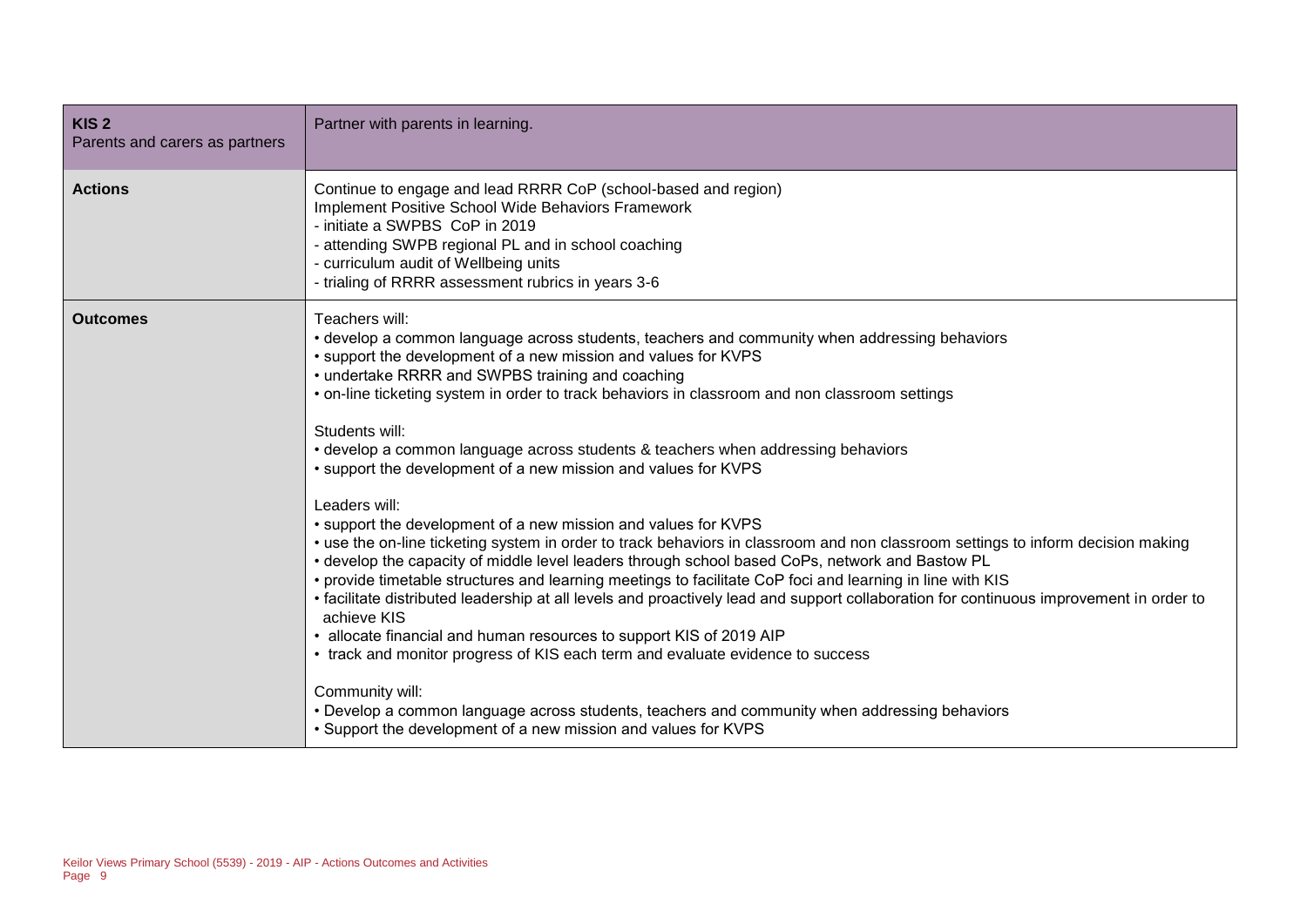| KIS <sub>3</sub><br><b>Instructional and shared</b><br>leadership | Develop and build capacity on Middle Level Leaders to support ongoing sustainability of improvement.                                                                                                                                                                                                                                                                                                                                                                                                                                                                                                                                                                                                                                                                                                                                                                                                                                                                                                                                                                                                                                                                                                                                                                                                                                                                                                                                                                                   |
|-------------------------------------------------------------------|----------------------------------------------------------------------------------------------------------------------------------------------------------------------------------------------------------------------------------------------------------------------------------------------------------------------------------------------------------------------------------------------------------------------------------------------------------------------------------------------------------------------------------------------------------------------------------------------------------------------------------------------------------------------------------------------------------------------------------------------------------------------------------------------------------------------------------------------------------------------------------------------------------------------------------------------------------------------------------------------------------------------------------------------------------------------------------------------------------------------------------------------------------------------------------------------------------------------------------------------------------------------------------------------------------------------------------------------------------------------------------------------------------------------------------------------------------------------------------------|
| <b>Actions</b>                                                    | Develop teacher/leader's knowledge and capacity to work as an effective school improvement team utilising a PLC process, to<br>improve reading and math's (number) outcomes for students through collaborative team leader PLC meetings<br>Aspiring leaders to access appropriate leadership research materials and PL&D opportunities                                                                                                                                                                                                                                                                                                                                                                                                                                                                                                                                                                                                                                                                                                                                                                                                                                                                                                                                                                                                                                                                                                                                                 |
| <b>Outcomes</b>                                                   | Teachers will:<br>• actively participate in professional and collaborative learning and coaching conversations<br>• complete cycles of inquiry in PLTs/CoPs with a foundation in professional reading, learning and contextually relevant data<br>• participate in professional learning with a focus on leadership capacity and growth (Bastow and Network supported)<br>Students will:<br>• continue to support and participate in the recruitment and selection of teaching and leadership staff at KVPS<br>• access varying levels of leadership roles across the school to support the AIP goals<br>Leaders will:<br>• develop the capacity of middle level leaders through school-based PLC PL, network and Bastow PL<br>provide timetable structures and learning meetings to facilitate opportunities to attend identified PL&D and Team Leader PLC<br>meetings fortnightly<br>identify new roles and responsibilities for staff within school to build capacity and support the four year strategic plan and 2019<br>AIP goals<br>• facilitate distributed leadership at all levels and proactively lead and support collaboration for continuous improvement in order to<br>achieve all KIS<br>• establish external coaching mentors for key middle level leaders from within and external to the network<br>• allocate financial and human resources to support Goal 3, KIS 3 of 2019 AIP<br>• track and monitor progress of KIS each term and evaluate evidence to success |